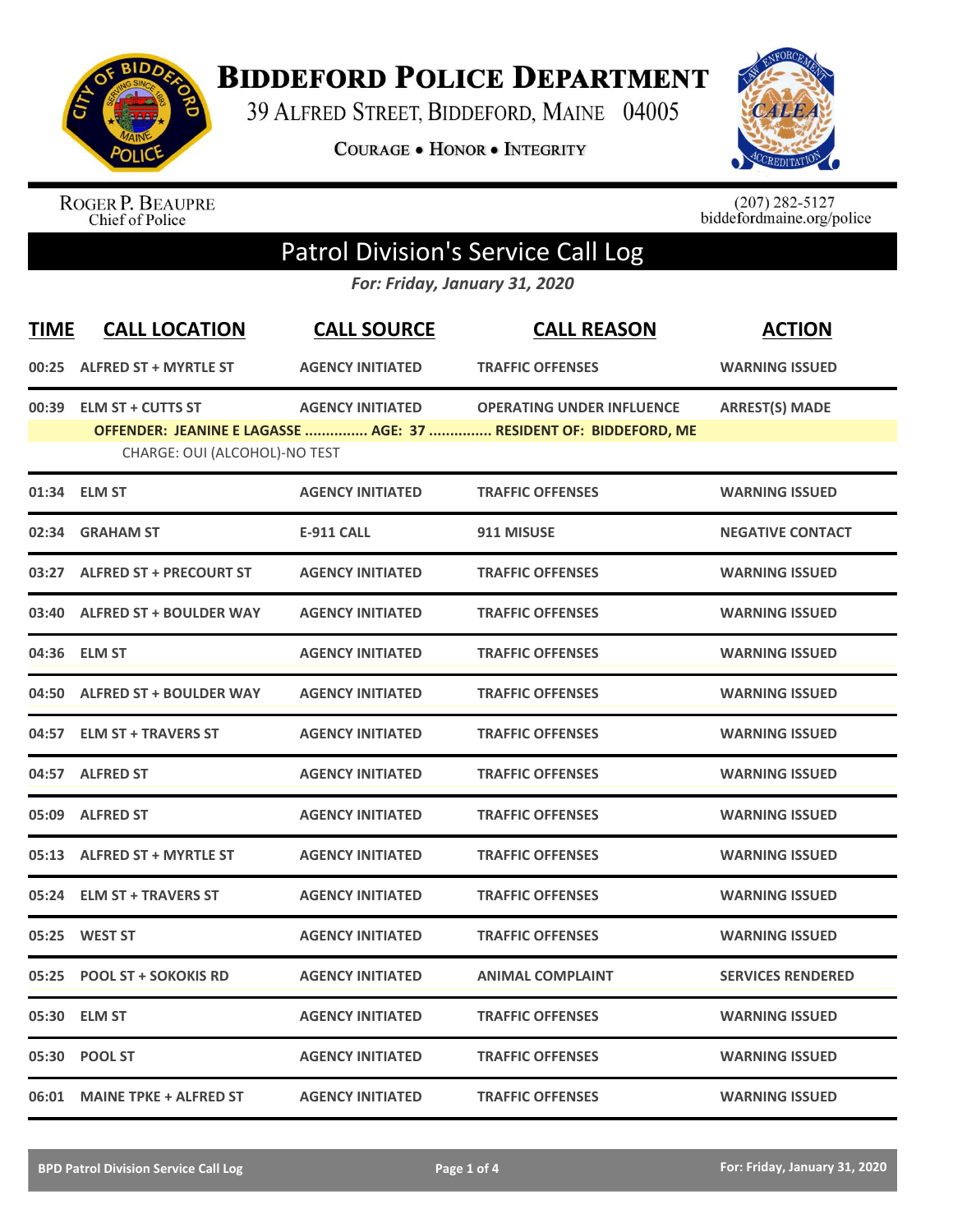| <b>TIME</b> | <b>CALL LOCATION</b>                                                    | <b>CALL SOURCE</b>                            | <b>CALL REASON</b>                                                                               | <b>ACTION</b>               |
|-------------|-------------------------------------------------------------------------|-----------------------------------------------|--------------------------------------------------------------------------------------------------|-----------------------------|
|             | 06:14 ELM ST                                                            | <b>NON-EMERGENCY CALL</b>                     | <b>CRIMINAL MISCHIEF</b>                                                                         | <b>REPORT TAKEN</b>         |
|             | 06:22 POOL ST                                                           | <b>AGENCY INITIATED</b>                       | <b>TRAFFIC OFFENSES</b>                                                                          | <b>WARNING ISSUED</b>       |
|             | 07:53 POOL ST + PHILLIPS LN                                             | <b>RADIO</b>                                  | <b>MISSING SIGN</b>                                                                              | <b>SERVICES RENDERED</b>    |
|             | 08:14 GRAHAM ST                                                         | <b>E-911 CALL</b>                             | <b>CRIM THREAT / TERRORIZING</b>                                                                 | <b>REPORT TAKEN</b>         |
|             | 08:55 SUMMER ST                                                         | <b>AGENCY INITIATED</b>                       | <b>ANIMAL COMPLAINT</b>                                                                          | <b>SERVICES RENDERED</b>    |
|             | 09:54 ELM ST + TAYLOR ST                                                | <b>AGENCY INITIATED</b>                       | <b>TRAFFIC OFFENSES</b>                                                                          | <b>WARNING ISSUED</b>       |
|             | 10:15 POOL ST + SOKOKIS RD                                              | <b>AGENCY INITIATED</b>                       | <b>ANIMAL COMPLAINT</b>                                                                          | <b>SERVICES RENDERED</b>    |
|             | 11:02 PINE ST                                                           | <b>RADIO</b>                                  | <b>DA/DHHS REFERRAL</b>                                                                          | <b>REPORT TAKEN</b>         |
|             | 11:18 NEWTOWN RD                                                        | <b>E-911 CALL</b>                             | 911 MISUSE                                                                                       | <b>WARNING ISSUED</b>       |
|             | 11:22 ALFRED ST                                                         | <b>AGENCY INITIATED</b>                       | <b>CAR SEAT DETAIL</b>                                                                           | <b>SERVICES RENDERED</b>    |
|             | <b>11:31 MAIN ST</b>                                                    | <b>RADIO</b>                                  | <b>SUSPICION</b>                                                                                 | <b>SERVICES RENDERED</b>    |
|             | 11:55 ALFRED ST                                                         | <b>NON-EMERGENCY CALL</b>                     | <b>DISTURBANCE / NOISE</b>                                                                       | <b>WARNING ISSUED</b>       |
|             | 12:01 ALFRED ST                                                         | <b>AGENCY INITIATED</b>                       | <b>DRUG BOX</b>                                                                                  | <b>SERVICES RENDERED</b>    |
|             | 12:12 ALFRED ST                                                         | <b>NON-EMERGENCY CALL</b>                     | <b>COURT ORDERED CHECK IN</b>                                                                    | <b>SERVICES RENDERED</b>    |
|             | 12:18 GRAHAM ST                                                         | <b>AGENCY INITIATED</b>                       | <b>PAPERWORK</b>                                                                                 | <b>PAPERWORK NOT SERVED</b> |
|             | 12:29 SCHOOL ST                                                         | <b>WALK-IN AT STATION</b>                     | <b>ARTICLES LOST/FOUND</b>                                                                       | <b>SERVICES RENDERED</b>    |
|             | 12:30 MAIN ST + LUNT ST                                                 | <b>AGENCY INITIATED</b>                       | <b>TRAFFIC OFFENSES</b>                                                                          | <b>WARNING ISSUED</b>       |
|             | 12:33 SUMMER ST                                                         | <b>NON-EMERGENCY CALL</b>                     | <b>ANIMAL COMPLAINT</b>                                                                          | <b>SERVICES RENDERED</b>    |
|             | 12:57 ALFRED ST                                                         | <b>NON-EMERGENCY CALL</b>                     | <b>HARASSMENT BY PHONE</b>                                                                       | <b>REPORT TAKEN</b>         |
|             | 13:02 ALFRED ST                                                         | <b>NON-EMERGENCY CALL</b>                     | <b>RECOVERED STOLEN VEHICLE</b><br>OFFENDER: RANDA LEE MILLS  AGE: 33  RESIDENT OF: STANDISH, ME | <b>CITATION ISSUED</b>      |
|             | <b>CHARGE: FORGERY</b><br><b>CHARGE: VIOLATING CONDITION OF RELEASE</b> | CHARGE: THEFT BY UNAUTHORIZED USE OF PROPERTY |                                                                                                  |                             |
|             | 13:39 ALFRED ST                                                         | <b>WALK-IN AT STATION</b>                     | <b>COURT ORDERED CHECK IN</b>                                                                    | <b>SERVICES RENDERED</b>    |
|             | 14:18 ANDREWS RD                                                        | <b>E-911 CALL</b>                             | 911 MISUSE                                                                                       | <b>CALL TRANSFERRED</b>     |
|             | 14:20 CLIFFORD ST                                                       | <b>AGENCY INITIATED</b>                       | <b>PRO-ACTIVE DV RESPONSE TEAM</b>                                                               | <b>NO VIOLATION</b>         |
|             | 14:56 WEST MYRTLE ST                                                    | <b>AGENCY INITIATED</b>                       | <b>PRO-ACTIVE DV RESPONSE TEAM</b>                                                               | <b>NO VIOLATION</b>         |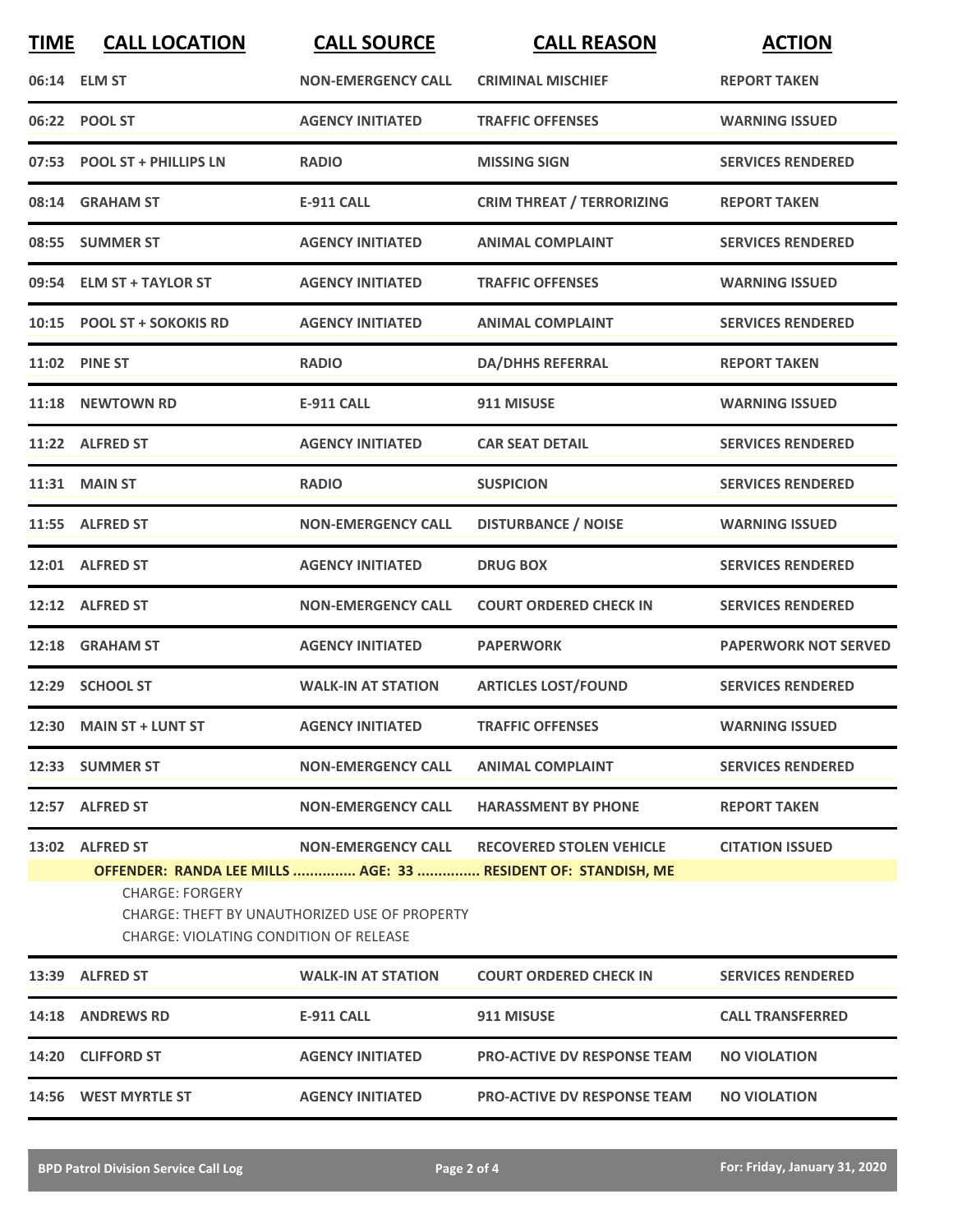| <b>TIME</b> | <b>CALL LOCATION</b>                                | <b>CALL SOURCE</b>        | <b>CALL REASON</b>                 | <b>ACTION</b>                |
|-------------|-----------------------------------------------------|---------------------------|------------------------------------|------------------------------|
|             | 15:09 SOUTH ST                                      | <b>AGENCY INITIATED</b>   | <b>PRO-ACTIVE DV RESPONSE TEAM</b> | <b>NO VIOLATION</b>          |
|             | 15:12 WEST ST                                       | <b>NON-EMERGENCY CALL</b> | <b>TRAFFIC SIGNALS</b>             | <b>REFERRED OTHER AGENCY</b> |
|             | 15:22 ALFRED ST                                     | <b>NON-EMERGENCY CALL</b> | <b>COURT ORDERED CHECK IN</b>      | <b>SERVICES RENDERED</b>     |
|             | 15:28 HAZEL ST                                      | <b>NON-EMERGENCY CALL</b> | <b>CODES ENFORCEMENT</b>           | <b>SERVICES RENDERED</b>     |
| 15:53       | <b>MOUNTAIN RD</b>                                  | E-911 CALL                | <b>CHECK WELFARE</b>               | <b>TRANSPORT TO CRISIS</b>   |
|             | <b>15:57 MEDICAL CENTER DR</b>                      | <b>NON-EMERGENCY CALL</b> | <b>CHECK WELFARE</b>               | <b>SERVICES RENDERED</b>     |
|             | 16:44 SIMARD AVE                                    | <b>NON-EMERGENCY CALL</b> | <b>JUVENILE OFFENSES</b>           | <b>SERVICES RENDERED</b>     |
| 16:49       | <b>POOL ST</b>                                      | <b>NON-EMERGENCY CALL</b> | <b>ARTICLES LOST/FOUND</b>         | <b>REPORT TAKEN</b>          |
|             | <b>17:10 LIND AVE</b>                               | <b>NON-EMERGENCY CALL</b> | <b>HARASSMENT</b>                  | <b>REPORT TAKEN</b>          |
|             | 17:29 ELM ST                                        | <b>AGENCY INITIATED</b>   | <b>CIVIL COMPLAINT</b>             | <b>CIVIL COMPLAINT</b>       |
|             | <b>18:05 MAIN ST</b>                                | <b>NON-EMERGENCY CALL</b> | <b>SUSPICION</b>                   | <b>SERVICES RENDERED</b>     |
|             | 18:23 PROCTOR RD                                    | <b>NON-EMERGENCY CALL</b> | <b>ALL OTHER</b>                   | <b>REPORT TAKEN</b>          |
| 18:33       | <b>DARTMOUTH ST</b>                                 | <b>E-911 CALL</b>         | <b>MISSING PERSON</b>              | <b>SERVICES RENDERED</b>     |
| 18:34       | <b>BOULDER WAY</b>                                  | <b>NON-EMERGENCY CALL</b> | <b>DRUG</b>                        | <b>GONE ON ARRIVAL</b>       |
|             | 18:37 INNER CIR                                     | <b>NON-EMERGENCY CALL</b> | <b>HARASSMENT</b>                  | <b>UNFOUNDED</b>             |
|             | 19:03 FALL ST                                       | <b>NON-EMERGENCY CALL</b> | <b>CHECK WELFARE</b>               | <b>NEGATIVE CONTACT</b>      |
|             | 19:05 ALFRED ST                                     | <b>E-911 CALL</b>         | 911 MISUSE                         | <b>SERVICES RENDERED</b>     |
|             | 19:06 ALFRED ST                                     | <b>NON-EMERGENCY CALL</b> | 911 MISUSE                         | <b>NEGATIVE CONTACT</b>      |
|             | 19:06 ALFRED ST + MEDICAL CENTER D AGENCY INITIATED |                           | <b>TRAFFIC OFFENSES</b>            | <b>WARNING ISSUED</b>        |
|             | 19:41 SOUTH ST                                      | <b>NON-EMERGENCY CALL</b> | <b>DISTURBANCE / NOISE</b>         | <b>UNFOUNDED</b>             |
|             | 20:49 PEARL ST                                      | <b>E-911 CALL</b>         | 911 MISUSE                         | <b>NO ACTION REQUIRED</b>    |
|             | 21:40 MAY ST                                        | <b>E-911 CALL</b>         | 911 MISUSE                         | <b>NO ACTION REQUIRED</b>    |
|             | 21:41 ALFRED ST + UNION ST                          | <b>AGENCY INITIATED</b>   | <b>TRAFFIC OFFENSES</b>            | <b>WARNING ISSUED</b>        |
|             | 21:41 ALFRED ST                                     | <b>NON-EMERGENCY CALL</b> | <b>COURT ORDERED CHECK IN</b>      | <b>NO VIOLATION</b>          |
|             | 21:51 ALFRED ST + BIRCH ST                          | <b>AGENCY INITIATED</b>   | <b>TRAFFIC OFFENSES</b>            | <b>WARNING ISSUED</b>        |
|             | 22:03 ALFRED ST + MYRTLE ST                         | <b>AGENCY INITIATED</b>   | <b>TRAFFIC OFFENSES</b>            | <b>WARNING ISSUED</b>        |